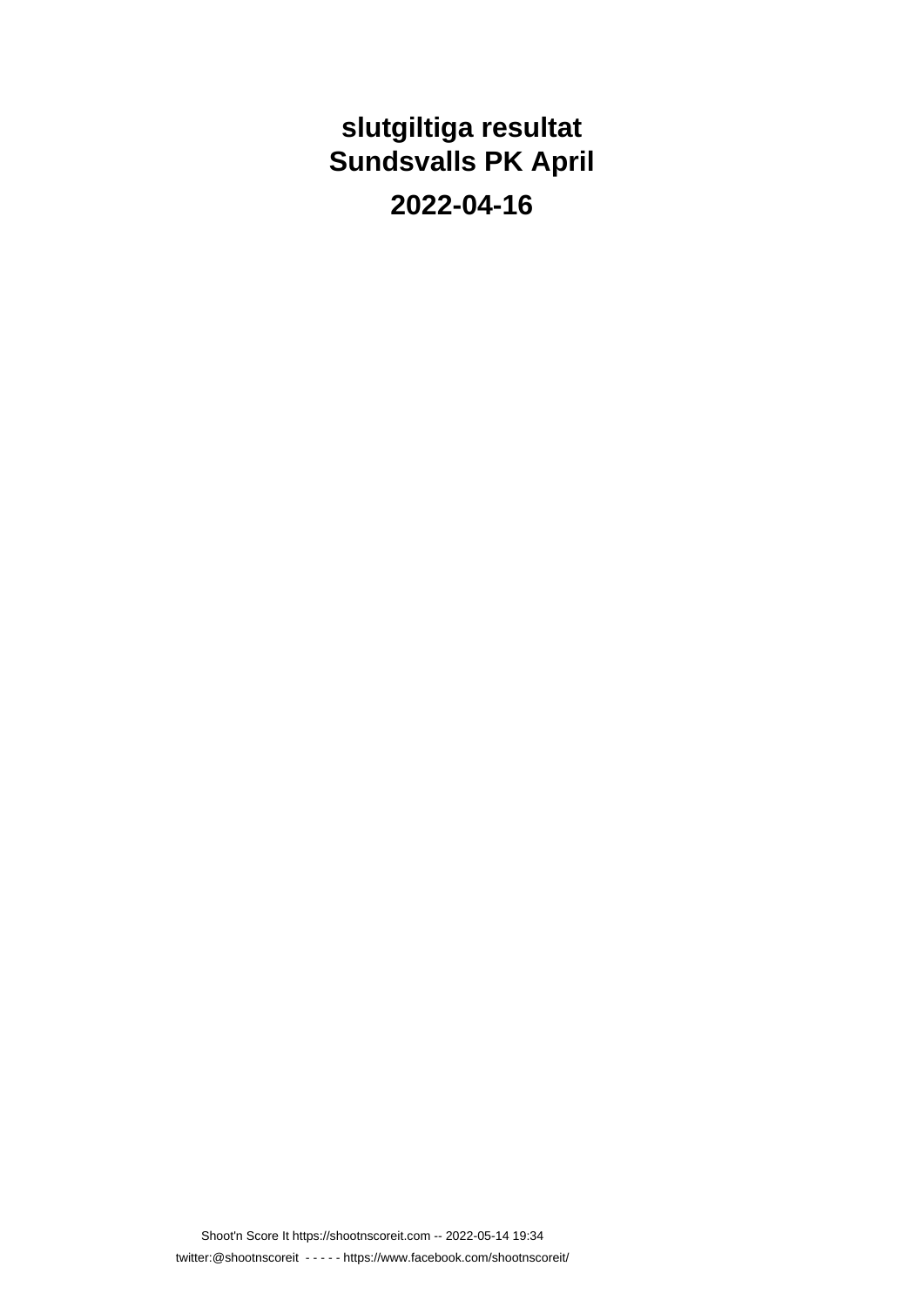# **Results for Sundsvalls PK April**

### **PRODUCTION results**

| #. | <b>MATCH</b><br><b>PROCENT</b> | <b>MATCH</b><br><b>POÄNG</b> | Tävlande<br>#. Namn          | <b>DIV</b>  |                          |   | CAT CLS REG | #ICS     |
|----|--------------------------------|------------------------------|------------------------------|-------------|--------------------------|---|-------------|----------|
| 1  | 100.00                         | 379.1032                     | 1. Robert Johansson          | -Production | $\overline{\phantom{a}}$ | U | <b>SWE</b>  | rj84     |
| 2  | 89.44                          | 339.0796                     | 11. Björn Forsberg           | -Production | ٠                        | U | <b>SWE</b>  | bunte    |
| 3  | 88.02                          | 333.6950                     | 2. Conny Valkebäck           | -Production | $\blacksquare$           | U | <b>SWE</b>  | ceve     |
| 4  | 77.13                          | 292.3948                     | 12. Mats Parhammar           | -Production | S                        | U | <b>SWE</b>  | mapa     |
| 5  | 75.82                          | 287.4231                     | 13. William Parhammar        | -Production | J                        | U | <b>SWE</b>  | thelaw   |
| 6  | 71.57                          | 271.3064                     | 4. Christian Täfvander-Wisén | -Production | $\blacksquare$           | U | <b>SWE</b>  |          |
| 7  | 50.84                          | 192.7490                     | 6. jesper Staaf              | -Production | $\blacksquare$           | U | <b>SWE</b>  | staaf    |
| 8  | 48.85                          | 185,2069                     | 10. Kevin Jernström          | -Production | ٠                        | U | <b>SWE</b>  |          |
| 9  | 48.50                          | 183.8749                     | 7. Fredrik Wiklund           | -Production | S                        | U | <b>SWE</b>  | frwi     |
| 10 | 35.70                          | 135.3262                     | 8. Jerry Lundgren            | -Production | ۰                        | U | <b>USA</b>  |          |
| 11 | 9.94                           | 37.6747                      | 17. Linnea Björklund         | -Production | L                        | U | <b>SWE</b>  | bjorknea |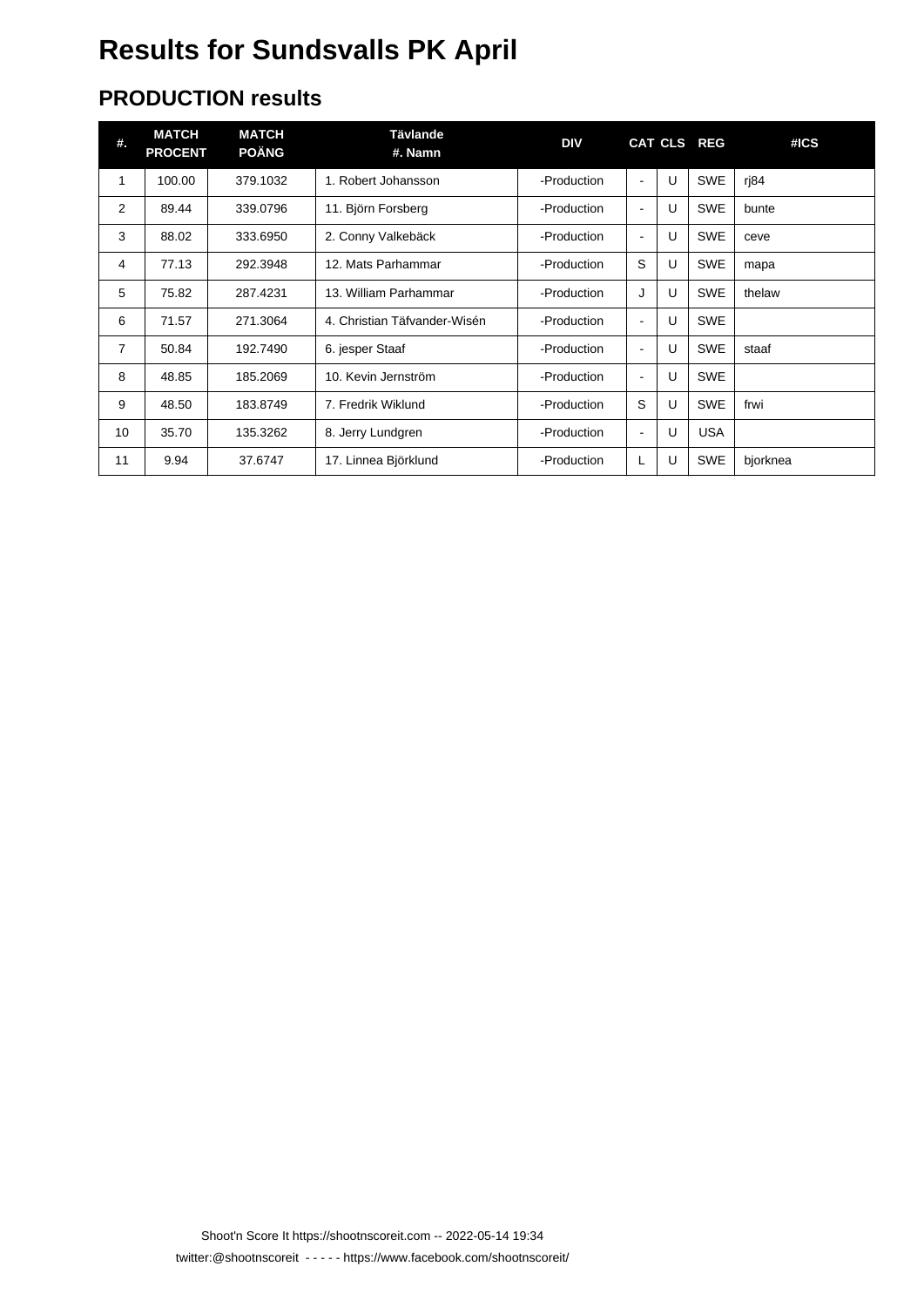# **Results for Sundsvalls PK April**

### **CLASSIC results**

| #.     | MATCH<br><b>PROCENT</b> | <b>MATCH</b><br><b>POÄNG</b> | Tävlande<br>#. Namn | DIV      |   | CAT CLS REG | #ICS     |
|--------|-------------------------|------------------------------|---------------------|----------|---|-------------|----------|
|        | 100.00                  | 389.9858                     | 3. Timmy Pettersson | -Classic |   | USA         |          |
| ົ<br>ے | 74.35                   | 289.9656                     | 18. Jonas Sanderyd  | +Classic | - | <b>SWE</b>  | sanderyd |